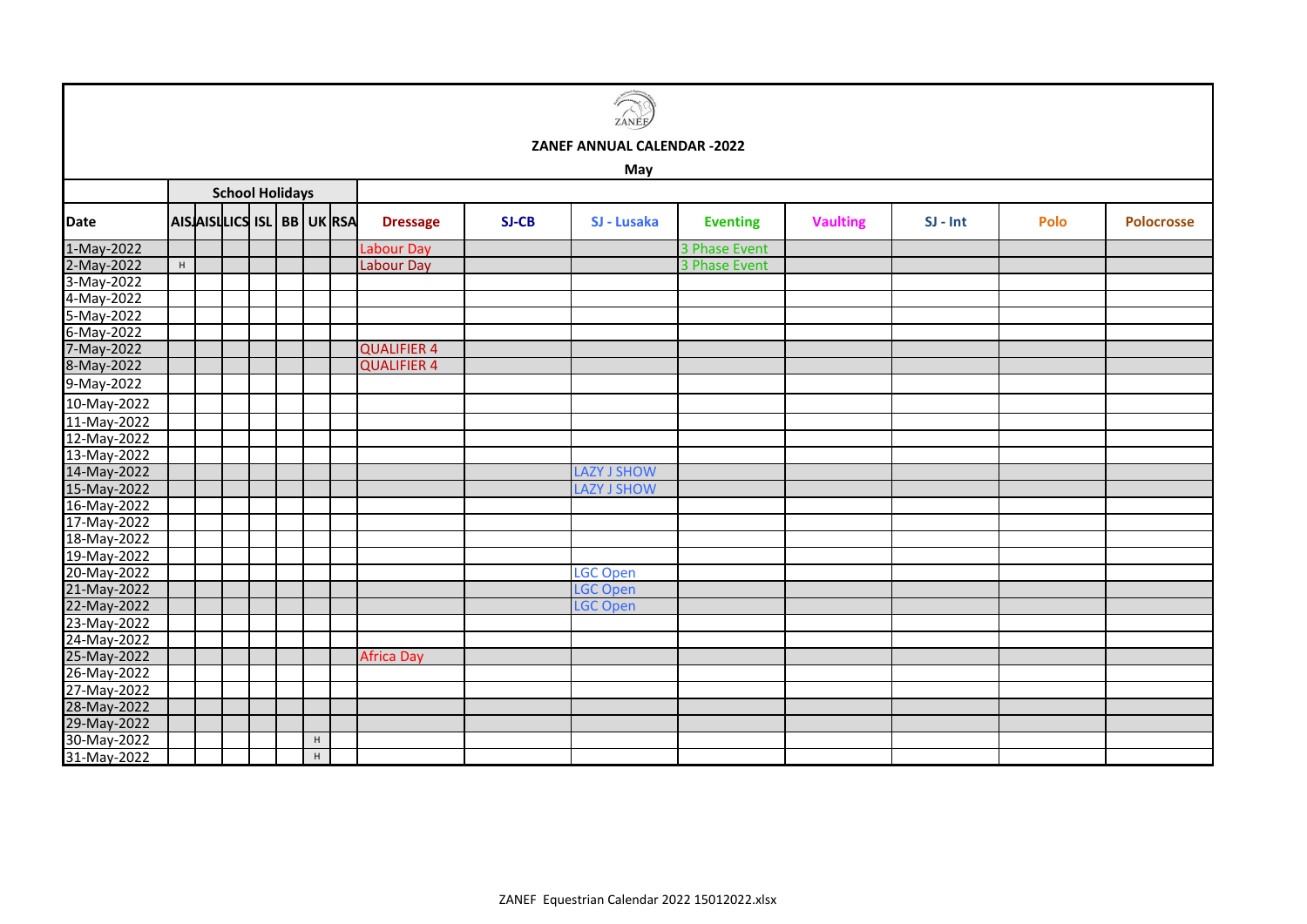|             | ZANÉ        |      |      |                        |                   |                      |     |                    |                       |                             |                 |               |                   |      |                   |
|-------------|-------------|------|------|------------------------|-------------------|----------------------|-----|--------------------|-----------------------|-----------------------------|-----------------|---------------|-------------------|------|-------------------|
|             |             |      |      |                        |                   |                      |     |                    |                       | ZANEF ANNUAL CALENDAR -2022 |                 |               |                   |      |                   |
|             |             |      |      |                        |                   |                      |     |                    |                       | June                        |                 |               |                   |      |                   |
|             |             |      |      | <b>School Holidays</b> |                   |                      |     |                    |                       |                             |                 |               |                   |      |                   |
| <b>Date</b> | AISJ        | AISL | LICS | $\overline{S}$         | ${\bf B} {\bf B}$ | $\check{\mathbf{s}}$ | RSA | <b>Dressage</b>    | SJ-CB                 | SJ - Lusaka                 | <b>Eventing</b> | Vaulting / PC | $SI - Int$        | Polo | <b>Polocrosse</b> |
| 1-Jun-2022  |             |      |      |                        |                   | H                    |     |                    |                       |                             |                 |               |                   |      |                   |
| 2-Jun-2022  |             |      |      |                        |                   | $\mathsf H$          |     | <b>FEI Clinic</b>  |                       |                             |                 |               |                   |      |                   |
| 3-Jun-2022  |             |      |      |                        |                   | H                    |     | <b>FEI Clinic</b>  |                       |                             |                 |               |                   |      |                   |
| 4-Jun-2022  |             |      |      |                        |                   | H                    |     | <b>FEI Clinic</b>  |                       |                             |                 |               |                   |      |                   |
| 5-Jun-2022  |             |      |      |                        |                   | H                    |     |                    |                       |                             |                 |               |                   |      |                   |
| 6-Jun-2022  |             |      |      |                        |                   |                      |     |                    |                       |                             |                 |               |                   |      |                   |
| 7-Jun-2022  |             |      |      |                        |                   |                      |     |                    |                       |                             |                 |               |                   |      |                   |
| 8-Jun-2022  |             |      |      |                        |                   |                      |     |                    |                       |                             |                 |               |                   |      |                   |
| 9-Jun-2022  | H           |      |      |                        |                   |                      |     |                    |                       |                             |                 |               |                   |      |                   |
| 10-Jun-2022 | H           |      |      |                        |                   |                      |     |                    |                       |                             |                 |               |                   |      |                   |
| 11-Jun-2022 |             |      |      |                        |                   |                      |     |                    |                       | FEI WJC 1 - LGC             |                 |               |                   |      |                   |
| 12-Jun-2022 |             |      |      |                        |                   |                      |     |                    |                       | FEI WJC 1 - LGC             |                 |               |                   |      |                   |
| 13-Jun-2022 | $\mathsf H$ |      |      |                        |                   |                      |     |                    |                       |                             |                 |               |                   |      |                   |
| 14-Jun-2022 | $\mathsf H$ |      |      |                        |                   |                      |     |                    |                       |                             |                 |               |                   |      |                   |
| 15-Jun-2022 | $\mathsf H$ |      |      |                        |                   |                      |     |                    |                       |                             |                 |               |                   |      |                   |
| 16-Jun-2022 | H           |      |      |                        |                   |                      |     |                    |                       |                             |                 |               |                   |      |                   |
| 17-Jun-2022 | $\mathsf H$ |      |      |                        |                   |                      |     |                    |                       |                             |                 |               |                   |      |                   |
| 18-Jun-2022 | H           |      |      |                        |                   |                      |     |                    |                       |                             |                 |               |                   |      |                   |
| 19-Jun-2022 |             |      |      |                        |                   |                      |     |                    |                       |                             |                 |               |                   |      |                   |
| 20-Jun-2022 |             |      |      |                        |                   |                      |     |                    |                       |                             |                 |               |                   |      |                   |
| 21-Jun-2022 | H           |      |      |                        |                   |                      |     |                    |                       |                             |                 |               |                   |      |                   |
| 22-Jun-2022 | H           |      |      |                        |                   |                      |     |                    |                       |                             |                 |               |                   |      |                   |
| 23-Jun-2022 | H           |      |      |                        |                   |                      |     |                    |                       |                             |                 |               |                   |      |                   |
| 24-Jun-2022 | H           |      |      |                        |                   |                      |     |                    |                       |                             |                 |               |                   |      |                   |
| 25-Jun-2022 |             |      |      |                        |                   |                      |     | <b>QUALIFIER 5</b> | <b>Woodlands Show</b> |                             |                 |               |                   |      |                   |
| 26-Jun-2022 |             |      |      |                        |                   |                      |     | <b>QUALIFIER 5</b> | <b>Woodlands Show</b> |                             |                 |               |                   |      |                   |
| 27-Jun-2022 | H           |      |      |                        |                   |                      |     |                    |                       |                             |                 |               |                   |      |                   |
| 28-Jun-2022 | H           |      |      |                        |                   |                      |     |                    |                       |                             |                 |               | <b>YEG Aachen</b> |      |                   |
| 29-Jun-2022 | $\mathsf H$ |      |      |                        |                   |                      |     |                    |                       |                             |                 |               | <b>YEG Aachen</b> |      |                   |
| 30-Jun-2022 | H           |      |      |                        |                   |                      |     |                    |                       |                             |                 |               | <b>YEG Aachen</b> |      |                   |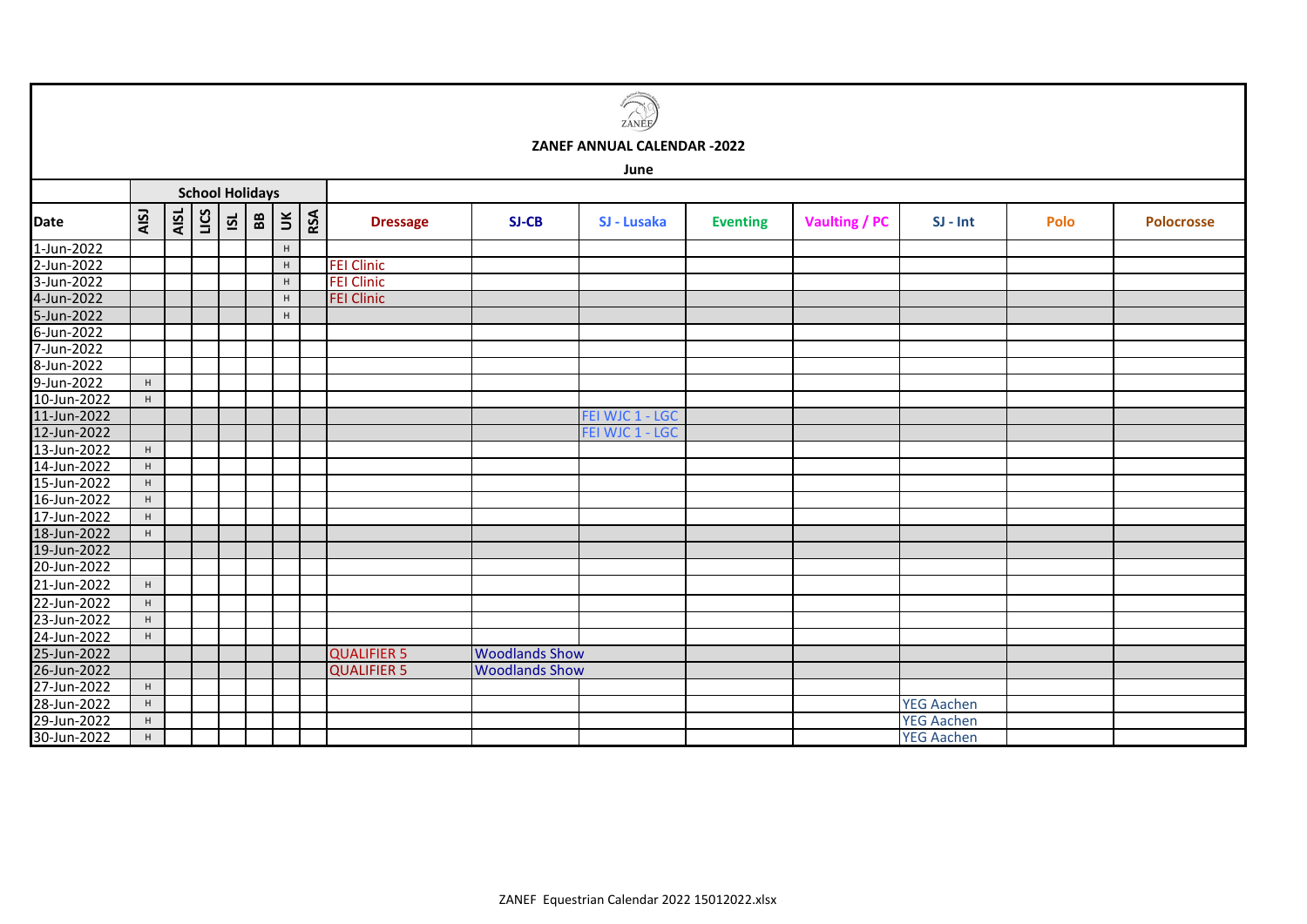| ιÉ<br>7<br>Ξ<br>r<br>г |
|------------------------|

## **July**

|             | <b>School Holidays</b> |      |      |                         |                   |        |     |                            |       |                     |                     |                      |                   |      |                   |
|-------------|------------------------|------|------|-------------------------|-------------------|--------|-----|----------------------------|-------|---------------------|---------------------|----------------------|-------------------|------|-------------------|
| <b>Date</b> | $\pm$                  | AISL | LICS | $\overline{\mathbf{S}}$ | ${\bf B} {\bf B}$ | $\leq$ | RSA | <b>Dressage</b>            | SJ-CB | SJ - Lusaka         | <b>Eventing</b>     | <b>Vaulting / PC</b> | $SI - Int$        | Polo | <b>Polocrosse</b> |
| 1-Jul-2022  | H                      |      |      |                         |                   | H      |     |                            |       | <b>Lusaka Derby</b> |                     |                      | <b>YEG Aachen</b> |      |                   |
| 2-Jul-2022  |                        |      |      |                         |                   |        |     |                            |       | <b>Lusaka Derby</b> |                     |                      | <b>YEG Aachen</b> |      |                   |
| 3-Jul-2022  |                        |      |      |                         |                   |        |     |                            |       | Lusaka Derby        |                     |                      | <b>YEG Aachen</b> |      |                   |
| 4-Jul-2022  |                        |      |      |                         |                   |        |     | <b>Heroes</b>              |       |                     |                     |                      |                   |      |                   |
| 5-Jul-2022  |                        |      |      |                         |                   |        |     | Unity                      |       |                     |                     |                      |                   |      |                   |
| 6-Jul-2022  | H                      |      |      |                         |                   | H      |     |                            |       |                     |                     |                      |                   |      |                   |
| 7-Jul-2022  | $\mathsf{H}^+$         |      |      |                         |                   | H      |     |                            |       |                     |                     |                      |                   |      |                   |
| 8-Jul-2022  | H                      |      |      |                         |                   | H      |     |                            |       |                     |                     |                      |                   |      |                   |
| 9-Jul-2022  |                        |      |      |                         |                   |        |     |                            |       |                     |                     |                      |                   |      |                   |
| 10-Jul-2022 |                        |      |      |                         |                   |        |     |                            |       |                     |                     |                      |                   |      |                   |
| 11-Jul-2022 | H                      |      |      |                         |                   | H      |     |                            |       |                     |                     |                      |                   |      |                   |
| 12-Jul-2022 | H                      |      |      |                         |                   | H      |     |                            |       |                     |                     |                      |                   |      |                   |
| 13-Jul-2022 | H                      |      |      |                         |                   | H      |     |                            |       |                     |                     |                      |                   |      |                   |
| 14-Jul-2022 | H                      |      |      |                         |                   | H      |     |                            |       |                     |                     |                      |                   |      |                   |
| 15-Jul-2022 | H                      |      |      |                         |                   | H      |     |                            |       |                     | Harare              |                      |                   |      |                   |
| 16-Jul-2022 |                        |      |      |                         |                   |        |     |                            |       | FEI WJC 2 - LGC     | <b>Harare</b>       |                      |                   |      |                   |
| 17-Jul-2022 |                        |      |      |                         |                   |        |     |                            |       | FEI WJC 2 - LGC     | Harare              |                      |                   |      |                   |
| 18-Jul-2022 | $\mathsf H$            |      |      |                         |                   | H      |     |                            |       |                     |                     |                      |                   |      |                   |
| 19-Jul-2022 | H                      |      |      |                         |                   | H      |     |                            |       |                     |                     |                      |                   |      |                   |
| 20-Jul-2022 | $\mathsf{H}^-$         |      |      |                         |                   | H      |     |                            |       | <b>ESSE Clinic</b>  |                     |                      |                   |      |                   |
| 21-Jul-2022 | H                      |      |      |                         |                   | H      |     |                            |       | <b>ESSE Clinic</b>  |                     |                      |                   |      |                   |
| 22-Jul-2022 | H                      |      |      |                         |                   | H      |     |                            |       | <b>ESSE Clinic</b>  |                     |                      |                   |      |                   |
| 23-Jul-2022 |                        |      |      |                         |                   |        |     | <b>QUALIFIER 6 - HOTYS</b> |       | <b>ESSE Clinic</b>  |                     |                      |                   |      |                   |
| 24-Jul-2022 |                        |      |      |                         |                   |        |     | <b>QUALIFIER 6 - HOTYS</b> |       | <b>ESSE Clinic</b>  |                     |                      |                   |      |                   |
| 25-Jul-2022 | H                      |      |      |                         |                   | H      |     |                            |       |                     |                     |                      |                   |      |                   |
| 26-Jul-2022 | H                      |      |      |                         |                   | H      |     |                            |       |                     |                     |                      |                   |      |                   |
| 27-Jul-2022 | H                      |      |      |                         |                   | H      |     |                            |       |                     |                     |                      |                   |      |                   |
| 28-Jul-2022 | H                      |      |      |                         |                   | H      |     |                            |       |                     |                     |                      |                   |      |                   |
| 29-Jul-2022 | H                      |      |      |                         |                   | H      |     |                            |       | <b>HOTYS</b>        |                     |                      |                   |      |                   |
| 30-Jul-2022 |                        |      |      |                         |                   |        |     |                            |       | <b>HOTYS</b>        |                     |                      |                   |      |                   |
| 31-Jul-2022 |                        |      |      |                         |                   |        |     |                            |       | <b>HOTYS</b>        | <b>WE Challenge</b> |                      |                   |      |                   |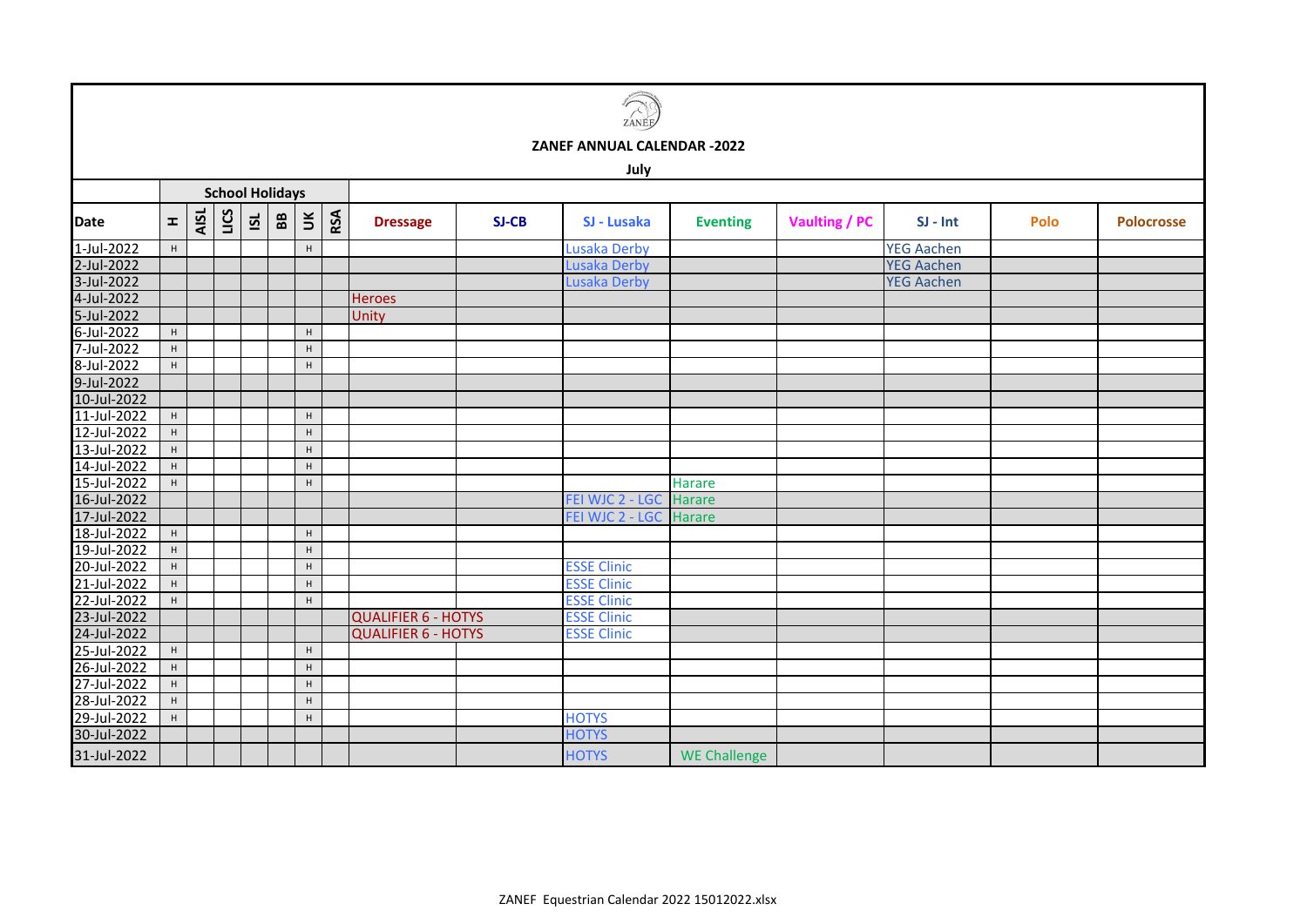

**August**

|             | <b>School Holidays</b> |      |      |                         |                   |             |     |                                       |       |                    |                 |                      |            |      |                   |
|-------------|------------------------|------|------|-------------------------|-------------------|-------------|-----|---------------------------------------|-------|--------------------|-----------------|----------------------|------------|------|-------------------|
| <b>Date</b> | AISJ                   | AISL | LICS | $\overline{\mathbf{S}}$ | ${\bf B} {\bf B}$ | $\preceq$   | RSA | <b>Dressage</b>                       | SJ-CB | SJ - Lusaka        | <b>Eventing</b> | <b>Vaulting / PC</b> | $SI - Int$ | Polo | <b>Polocrosse</b> |
| 1-Aug-2022  |                        |      |      |                         |                   |             |     | <b>Farmer's Day</b>                   |       |                    |                 |                      |            |      |                   |
| 2-Aug-2022  | H                      |      |      |                         |                   | H           |     |                                       |       |                    |                 |                      |            |      |                   |
| 3-Aug-2022  | $\mathsf H$            |      |      |                         |                   | H           |     |                                       |       |                    |                 |                      |            |      |                   |
| 4-Aug-2022  | $\mathsf H$            |      |      |                         |                   | H           |     |                                       |       |                    |                 |                      |            |      |                   |
| 5-Aug-2022  | H                      |      |      |                         |                   | н           |     |                                       |       |                    |                 |                      |            |      |                   |
| 6-Aug-2022  |                        |      |      |                         |                   |             |     |                                       |       | <b>LAZY J SHOW</b> |                 |                      |            |      |                   |
| 7-Aug-2022  |                        |      |      |                         |                   |             |     |                                       |       | <b>LAZY J SHOW</b> |                 |                      |            |      |                   |
| 8-Aug-2022  | $\mathsf H$            |      |      |                         |                   | H           |     |                                       |       |                    |                 |                      |            |      |                   |
| 9-Aug-2022  | $\mathsf H$            |      |      |                         |                   | H           |     |                                       |       |                    |                 |                      |            |      |                   |
| 10-Aug-2022 | $\mathsf H$            |      |      |                         |                   | H           |     |                                       |       |                    |                 |                      |            |      |                   |
| 11-Aug-2022 | $\mathsf H$            |      |      |                         |                   | $\mathsf H$ |     | <b>DRESSAGE CLINIC</b>                |       |                    |                 |                      |            |      |                   |
| 12-Aug-2022 | H                      |      |      |                         |                   | H           |     | <b>DRESSAGE CLINIC</b>                |       |                    |                 |                      |            |      |                   |
| 13-Aug-2022 |                        |      |      |                         |                   |             |     | <b>DRESSAGE CLINII Woodlands Show</b> |       |                    |                 |                      |            |      |                   |
| 14-Aug-2022 |                        |      |      |                         |                   |             |     | <b>DRESSAGE CLINI Woodlands Show</b>  |       |                    |                 |                      |            |      |                   |
| 15-Aug-2022 |                        |      |      |                         |                   | н           |     |                                       |       |                    |                 |                      |            |      |                   |
| 16-Aug-2022 |                        |      |      |                         |                   | H           |     |                                       |       |                    |                 |                      |            |      |                   |
| 17-Aug-2022 |                        |      |      |                         |                   | H           |     |                                       |       |                    |                 |                      |            |      |                   |
| 18-Aug-2022 |                        |      |      |                         |                   | H           |     |                                       |       |                    |                 |                      |            |      |                   |
| 19-Aug-2022 |                        |      |      |                         |                   | H           |     |                                       |       |                    |                 |                      |            |      |                   |
| 20-Aug-2022 |                        |      |      |                         |                   |             |     |                                       |       | FEI WJC 3 - LGC    |                 |                      |            |      |                   |
| 21-Aug-2022 |                        |      |      |                         |                   |             |     |                                       |       | FEI WJC 3 - LGC    |                 |                      |            |      |                   |
| 22-Aug-2022 |                        |      |      |                         |                   | H           |     |                                       |       |                    |                 |                      |            |      |                   |
| 23-Aug-2022 |                        |      |      |                         |                   | H           |     |                                       |       |                    |                 |                      |            |      |                   |
| 24-Aug-2022 |                        |      |      |                         |                   | H           |     |                                       |       |                    |                 |                      |            |      |                   |
| 25-Aug-2022 |                        |      |      |                         |                   | H           |     |                                       |       |                    |                 |                      |            |      |                   |
| 26-Aug-2022 |                        |      |      |                         |                   | H           |     |                                       |       |                    |                 |                      |            |      |                   |
| 27-Aug-2022 |                        |      |      |                         |                   |             |     | <b>National Champs - LGC</b>          |       |                    |                 |                      |            |      |                   |
| 28-Aug-2022 |                        |      |      |                         |                   |             |     | <b>National Champs - LGC</b>          |       |                    |                 |                      |            |      |                   |
| 29-Aug-2022 |                        |      |      |                         |                   | H           |     |                                       |       |                    |                 |                      |            |      |                   |
| 30-Aug-2022 |                        |      |      |                         |                   | H           |     |                                       |       |                    |                 |                      |            |      |                   |
| 31-Aug-2022 |                        |      |      |                         |                   | H           |     |                                       |       |                    |                 |                      |            |      |                   |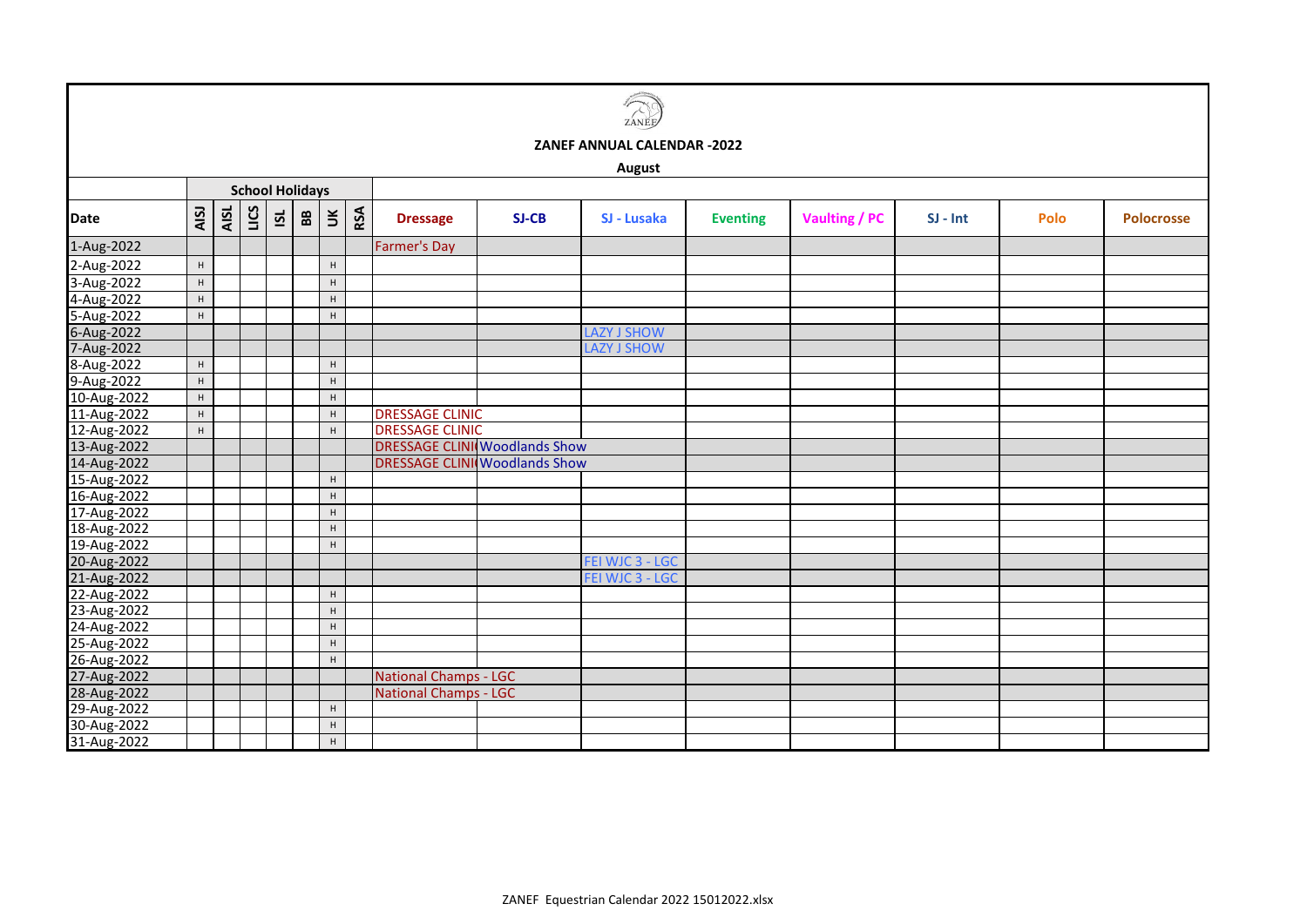| 7 <sub>A</sub><br>VÊ. |
|-----------------------|

**September**

|             | <b>School Holidays</b> |      |      |          |                   |                           |     |                   |                                    |                          |                 |                      |            |      |                   |
|-------------|------------------------|------|------|----------|-------------------|---------------------------|-----|-------------------|------------------------------------|--------------------------|-----------------|----------------------|------------|------|-------------------|
| <b>Date</b> | AISJ                   | AISL | LICS | <u>ଗ</u> | ${\bf B} {\bf B}$ | $\check{a}$               | RSA | <b>Dressage</b>   | SJ-CB                              | SJ - Lusaka              | <b>Eventing</b> | <b>Vaulting / PC</b> | $SI - Int$ | Polo | <b>Polocrosse</b> |
| 1-Sep-2022  |                        |      |      |          |                   | H                         |     | <b>FEI Clinic</b> |                                    |                          |                 |                      |            |      |                   |
| 2-Sep-2022  |                        |      |      |          |                   | H                         |     | <b>FEI Clinic</b> |                                    |                          |                 |                      |            |      |                   |
| 3-Sep-2022  |                        |      |      |          |                   |                           |     | FEI Clinic        |                                    |                          |                 |                      |            |      |                   |
| 4-Sep-2022  |                        |      |      |          |                   |                           |     | FEI Clinic        |                                    |                          |                 |                      |            |      |                   |
| 5-Sep-2022  |                        |      |      |          |                   | $\boldsymbol{\mathsf{H}}$ |     |                   |                                    |                          |                 |                      |            |      |                   |
| 6-Sep-2022  |                        |      |      |          |                   |                           |     |                   |                                    |                          |                 |                      |            |      |                   |
| 7-Sep-2022  |                        |      |      |          |                   |                           |     |                   |                                    |                          |                 |                      |            |      |                   |
| 8-Sep-2022  |                        |      |      |          |                   |                           |     |                   |                                    |                          |                 |                      |            |      |                   |
| 9-Sep-2022  |                        |      |      |          |                   |                           |     |                   |                                    |                          |                 |                      |            |      |                   |
| 10-Sep-2022 |                        |      |      |          |                   |                           |     |                   | FEI World Dressage Challenge - LGC |                          |                 |                      |            |      |                   |
| 11-Sep-2022 |                        |      |      |          |                   |                           |     |                   | FEI World Dressage Challenge - LGC |                          |                 |                      |            |      |                   |
| 12-Sep-2022 |                        |      |      |          |                   |                           |     |                   |                                    |                          |                 |                      |            |      |                   |
| 13-Sep-2022 |                        |      |      |          |                   |                           |     |                   |                                    |                          |                 |                      |            |      |                   |
| 14-Sep-2022 |                        |      |      |          |                   |                           |     |                   |                                    |                          |                 |                      |            |      |                   |
| 15-Sep-2022 |                        |      |      |          |                   |                           |     |                   |                                    |                          |                 |                      |            |      |                   |
| 16-Sep-2022 |                        |      |      |          |                   |                           |     |                   |                                    |                          |                 |                      |            |      |                   |
| 17-Sep-2022 |                        |      |      |          |                   |                           |     |                   | <b>Woodlands Show</b>              |                          |                 |                      |            |      |                   |
| 18-Sep-2022 |                        |      |      |          |                   |                           |     |                   | <b>Woodlands Show</b>              |                          |                 |                      |            |      |                   |
| 19-Sep-2022 |                        |      |      |          |                   |                           |     |                   |                                    |                          |                 |                      |            |      |                   |
| 20-Sep-2022 |                        |      |      |          |                   |                           |     |                   |                                    |                          |                 |                      |            |      |                   |
| 21-Sep-2022 |                        |      |      |          |                   |                           |     |                   |                                    |                          |                 |                      |            |      |                   |
| 22-Sep-2022 |                        |      |      |          |                   |                           |     |                   |                                    |                          |                 |                      |            |      |                   |
| 23-Sep-2022 |                        |      |      |          |                   |                           |     |                   |                                    |                          |                 |                      |            |      |                   |
| 24-Sep-2022 |                        |      |      |          |                   |                           |     |                   |                                    | <b>FEI Child Classic</b> |                 |                      |            |      |                   |
| 25-Sep-2022 |                        |      |      |          |                   |                           |     |                   |                                    | <b>FEI Child Classic</b> |                 |                      |            |      |                   |
| 26-Sep-2022 |                        |      |      |          |                   |                           |     |                   |                                    |                          |                 |                      |            |      |                   |
| 27-Sep-2022 |                        |      |      |          |                   |                           |     |                   |                                    |                          |                 |                      |            |      |                   |
| 28-Sep-2022 |                        |      |      |          |                   |                           |     |                   |                                    |                          |                 |                      |            |      |                   |
| 29-Sep-2022 |                        |      |      |          |                   |                           |     |                   |                                    |                          |                 |                      |            |      |                   |
| 30-Sep-2022 |                        |      |      |          |                   |                           |     |                   |                                    |                          |                 |                      |            |      |                   |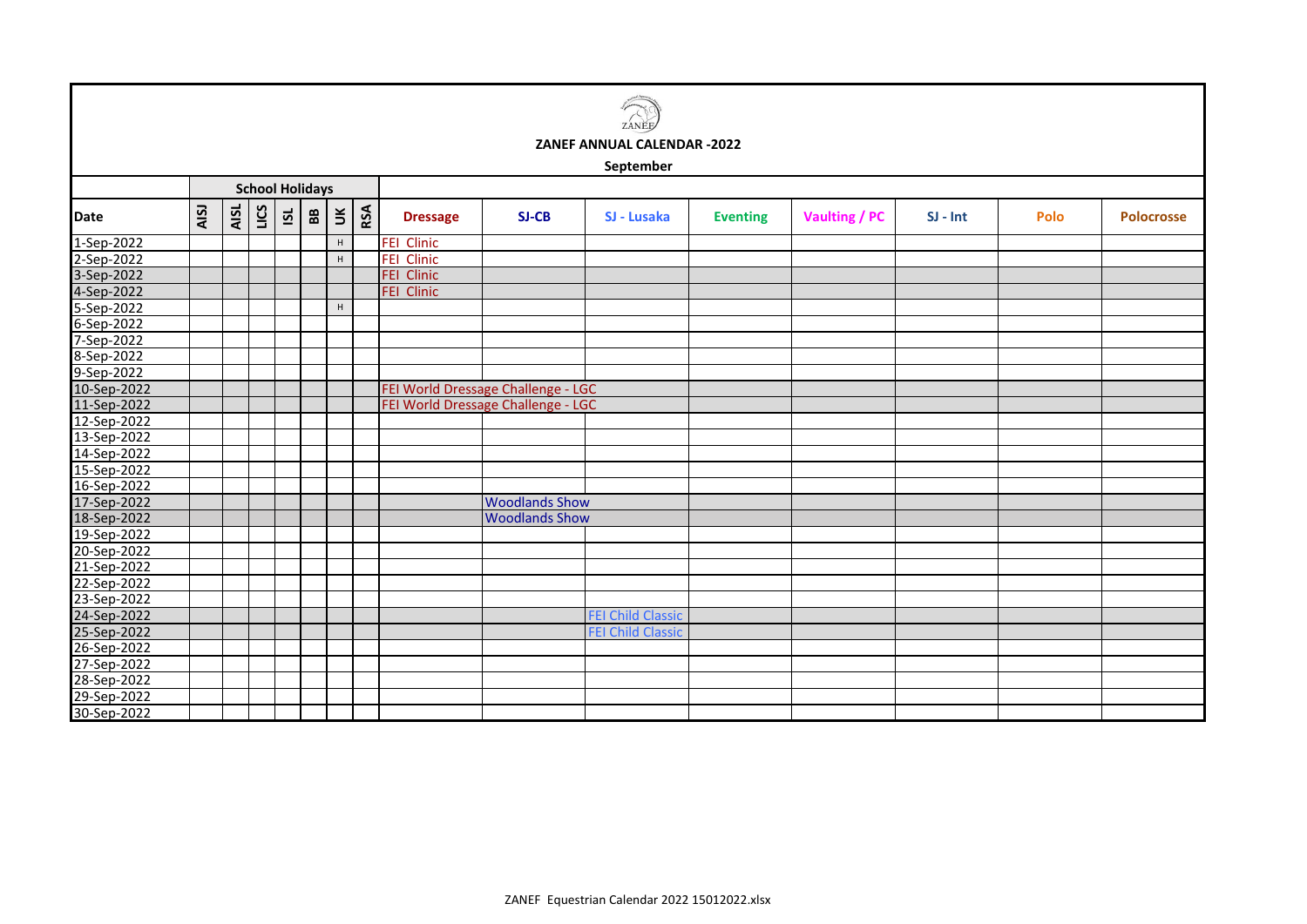|             |      |      |      |                         |                        |                      |     |                         |       | ZANĚI                              |                 |               |                   |      |                   |
|-------------|------|------|------|-------------------------|------------------------|----------------------|-----|-------------------------|-------|------------------------------------|-----------------|---------------|-------------------|------|-------------------|
|             |      |      |      |                         |                        |                      |     |                         |       | <b>ZANEF ANNUAL CALENDAR -2022</b> |                 |               |                   |      |                   |
|             |      |      |      |                         |                        |                      |     |                         |       | October                            |                 |               |                   |      |                   |
|             |      |      |      |                         | <b>School Holidays</b> |                      |     |                         |       |                                    |                 |               |                   |      |                   |
| Date        | AISJ | AISL | LICS | $\overline{\mathbf{S}}$ | 88                     | $\check{\mathbf{z}}$ | RSA | <b>Dressage</b>         | SJ-CB | SJ - Lusaka                        | <b>Eventing</b> | Vaulting / PC | $SI - Int$        | Polo | <b>Polocrosse</b> |
| 1-Oct-2022  |      |      |      |                         |                        |                      |     | The Pink Show           |       |                                    |                 |               |                   |      |                   |
| 2-Oct-2022  |      |      |      |                         |                        |                      |     | The Pink Show           |       |                                    |                 |               |                   |      |                   |
| 3-Oct-2022  |      |      |      |                         |                        |                      |     |                         |       |                                    |                 |               |                   |      |                   |
| 4-Oct-2022  |      |      |      |                         |                        |                      |     |                         |       |                                    |                 |               |                   |      |                   |
| 5-Oct-2022  |      |      |      |                         |                        |                      |     |                         |       |                                    |                 |               |                   |      |                   |
| 6-Oct-2022  |      |      |      |                         |                        |                      |     |                         |       |                                    |                 |               |                   |      |                   |
| 7-Oct-2022  |      |      |      |                         |                        |                      |     |                         |       |                                    |                 |               |                   |      |                   |
| 8-Oct-2022  |      |      |      |                         |                        |                      |     |                         |       | <b>LHPCC</b>                       |                 |               |                   |      |                   |
| 9-Oct-2022  |      |      |      |                         |                        |                      |     |                         |       |                                    |                 |               |                   |      |                   |
| 10-Oct-2022 |      |      |      |                         |                        |                      |     |                         |       |                                    |                 |               |                   |      |                   |
| 11-Oct-2022 |      |      |      |                         |                        |                      |     |                         |       |                                    |                 |               |                   |      |                   |
| 12-Oct-2022 |      |      |      |                         |                        |                      |     |                         |       |                                    |                 |               |                   |      |                   |
| 13-Oct-2022 |      |      |      |                         |                        |                      |     |                         |       |                                    |                 |               |                   |      |                   |
| 14-Oct-2022 |      |      |      |                         |                        |                      |     |                         |       |                                    |                 |               |                   |      |                   |
| 15-Oct-2022 |      |      |      |                         |                        |                      |     |                         |       |                                    |                 |               |                   |      |                   |
| 16-Oct-2022 |      |      |      |                         |                        |                      |     |                         |       |                                    |                 |               |                   |      |                   |
| 17-Oct-2022 |      |      |      |                         |                        |                      |     |                         |       |                                    |                 |               |                   |      |                   |
| 18-Oct-2022 |      |      |      |                         |                        |                      |     | Prayer Day (Holiday)    |       |                                    |                 |               |                   |      |                   |
| 19-Oct-2022 |      |      |      |                         |                        |                      |     |                         |       |                                    |                 |               | Lubumbashi CSI 1* |      |                   |
| 20-Oct-2022 |      |      |      |                         |                        |                      |     |                         |       |                                    |                 |               | Lubumbashi CSI 1* |      |                   |
| 21-Oct-2022 |      |      |      |                         |                        |                      |     |                         |       |                                    |                 |               | Lubumbashi CSI 1* |      |                   |
| 22-Oct-2022 |      |      |      |                         |                        |                      |     |                         |       |                                    |                 |               | Lubumbashi CSI 1* |      |                   |
| 23-Oct-2022 |      |      |      |                         |                        |                      |     |                         |       |                                    |                 |               | Lubumbashi CSI 1* |      |                   |
| 24-Oct-2022 |      |      |      |                         |                        |                      |     | <b>Independence Day</b> |       |                                    |                 |               |                   |      |                   |
| 25-Oct-2022 |      |      |      |                         |                        |                      |     |                         |       |                                    |                 |               |                   |      |                   |
| 26-Oct-2022 |      |      |      |                         |                        |                      |     |                         |       |                                    |                 |               |                   |      |                   |
| 27-Oct-2022 |      |      |      |                         |                        |                      |     |                         |       |                                    |                 |               |                   |      |                   |
| 28-Oct-2022 |      |      |      |                         |                        |                      |     |                         |       |                                    |                 |               |                   |      |                   |
| 29-Oct-2022 |      |      |      |                         |                        |                      |     |                         |       | <b>LAZY J SHOW</b>                 |                 |               |                   |      |                   |
| 30-Oct-2022 |      |      |      |                         |                        |                      |     |                         |       | <b>LAZY J SHOW</b>                 |                 |               |                   |      |                   |
| 31-Oct-2022 |      |      |      |                         |                        |                      |     |                         |       |                                    |                 |               |                   |      |                   |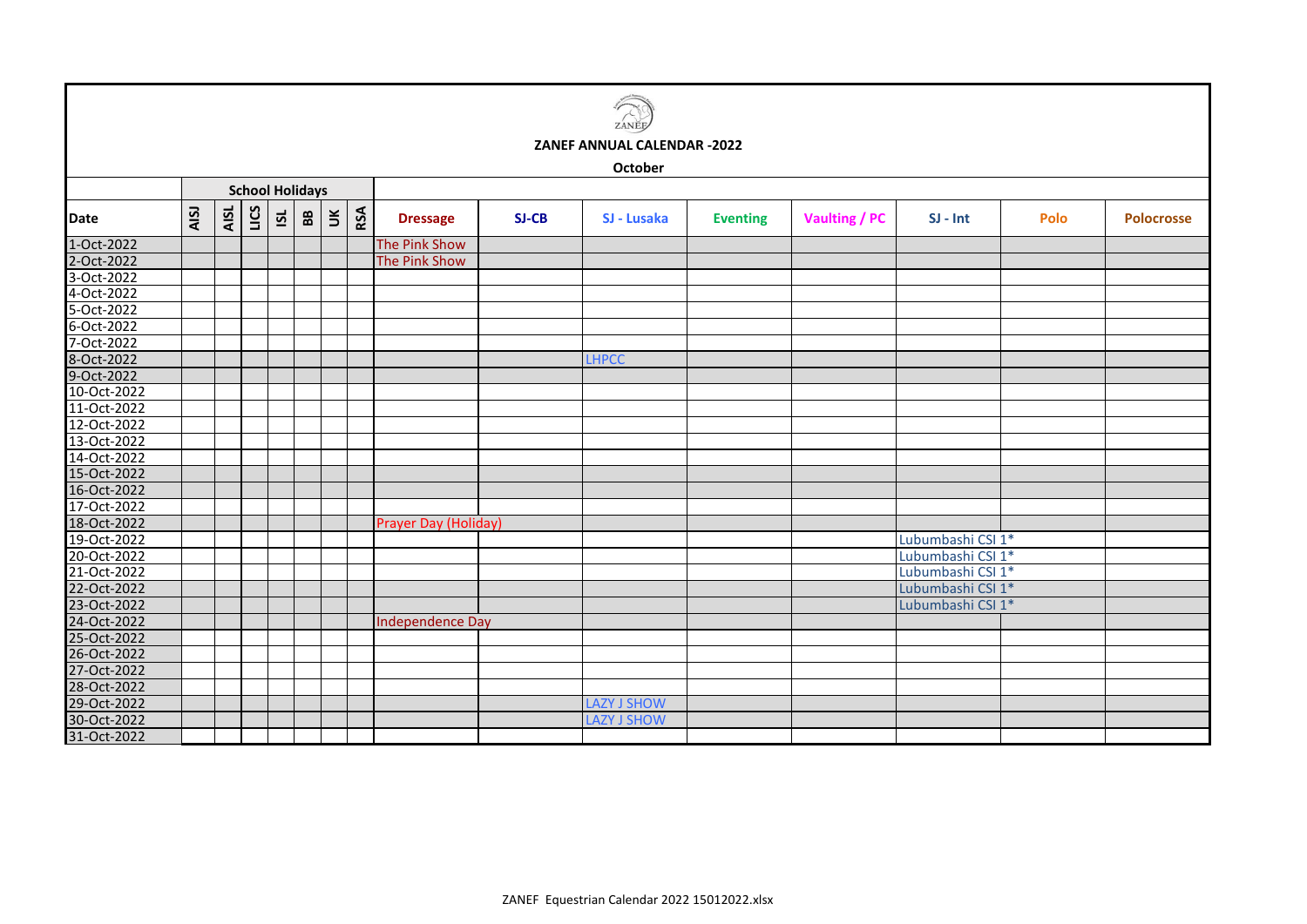| ZANEE<br>ZANEF ANNUAL CALENDAR -2022<br><b>November</b>                 |      |      |      |                 |              |        |     |  |                                 |              |                        |                 |                                    |            |      |                   |
|-------------------------------------------------------------------------|------|------|------|-----------------|--------------|--------|-----|--|---------------------------------|--------------|------------------------|-----------------|------------------------------------|------------|------|-------------------|
| <b>School Holidays</b>                                                  |      |      |      |                 |              |        |     |  |                                 |              |                        |                 |                                    |            |      |                   |
| <b>Date</b>                                                             | AISJ | AISL | LICS | $\overline{15}$ | $\mathbf{B}$ | $\leq$ | RSA |  | <b>Dressage</b>                 | <b>SJ-CB</b> | SJ - Lusaka            | <b>Eventing</b> | <b>Vaulting / PC</b>               | $SI - Int$ | Polo | <b>Polocrosse</b> |
| 1-Nov-2022                                                              |      |      |      |                 |              |        |     |  |                                 |              |                        |                 |                                    |            |      |                   |
| 2-Nov-2022                                                              |      |      |      |                 |              |        |     |  |                                 |              |                        |                 |                                    |            |      |                   |
| 3-Nov-2022                                                              |      |      |      |                 |              |        |     |  |                                 |              |                        |                 |                                    |            |      |                   |
| 4-Nov-2022                                                              |      |      |      |                 |              |        |     |  |                                 |              |                        |                 |                                    |            |      |                   |
| 5-Nov-2022                                                              |      |      |      |                 |              |        |     |  | <b>QUALIFIER 1 - LGC/LAZY J</b> |              |                        |                 |                                    |            |      |                   |
| 6-Nov-2022                                                              |      |      |      |                 |              |        |     |  | <b>QUALIFIER 1 - LGC/LAZY J</b> |              |                        |                 |                                    |            |      |                   |
| 7-Nov-2022                                                              |      |      |      |                 |              |        |     |  |                                 |              |                        |                 |                                    |            |      |                   |
| 8-Nov-2022<br>9-Nov-2022                                                |      |      |      |                 |              |        |     |  |                                 |              |                        |                 |                                    |            |      |                   |
|                                                                         |      |      |      |                 |              |        |     |  |                                 |              |                        |                 |                                    |            |      |                   |
| 10-Nov-2022                                                             |      |      |      |                 |              |        |     |  |                                 |              |                        |                 |                                    |            |      |                   |
| 11-Nov-2022                                                             |      |      |      |                 |              |        |     |  |                                 |              | <b>National Champs</b> |                 |                                    |            |      |                   |
| 12-Nov-2022                                                             |      |      |      |                 |              |        |     |  |                                 |              | <b>National Champs</b> |                 |                                    |            |      |                   |
| 13-Nov-2022                                                             |      |      |      |                 |              |        |     |  |                                 |              | <b>National Champs</b> |                 |                                    |            |      |                   |
| 14-Nov-2022                                                             |      |      |      |                 |              |        |     |  |                                 |              |                        |                 |                                    |            |      |                   |
| 15-Nov-2022                                                             |      |      |      |                 |              |        |     |  |                                 |              |                        |                 |                                    |            |      |                   |
| 16-Nov-2022                                                             |      |      |      |                 |              |        |     |  |                                 |              |                        |                 |                                    |            |      |                   |
|                                                                         |      |      |      |                 |              |        |     |  |                                 |              |                        |                 |                                    |            |      |                   |
|                                                                         |      |      |      |                 |              |        |     |  |                                 |              |                        |                 |                                    |            |      |                   |
|                                                                         |      |      |      |                 |              |        |     |  |                                 |              |                        |                 | Practice Africa Shield 1-day event |            |      |                   |
| 17-Nov-2022<br>17-Nov-2022<br>18-Nov-2022<br>19-Nov-2022                |      |      |      |                 |              |        |     |  |                                 |              |                        |                 |                                    |            |      |                   |
| 21-Nov-2022                                                             |      |      |      |                 |              |        |     |  |                                 |              |                        |                 |                                    |            |      |                   |
| 22-Nov-2022                                                             |      |      |      |                 |              |        |     |  |                                 |              |                        |                 |                                    |            |      |                   |
| 23-Nov-2022                                                             |      |      |      |                 |              |        |     |  |                                 |              |                        |                 |                                    |            |      |                   |
| 24-Nov-2022                                                             |      |      |      |                 |              |        |     |  |                                 |              |                        |                 |                                    |            |      |                   |
|                                                                         |      |      |      |                 |              |        |     |  |                                 |              |                        |                 |                                    |            |      |                   |
|                                                                         |      |      |      |                 |              |        |     |  | <b>Calendar Meetin Chingola</b> |              |                        |                 |                                    |            |      |                   |
|                                                                         |      |      |      |                 |              |        |     |  |                                 |              |                        |                 |                                    |            |      |                   |
|                                                                         |      |      |      |                 |              |        |     |  |                                 |              |                        |                 |                                    |            |      |                   |
| 25-Nov-2022<br>26-Nov-2022<br>26-Nov-2022<br>27-Nov-2022<br>28-Nov-2022 |      |      |      |                 |              |        |     |  |                                 |              |                        |                 |                                    |            |      |                   |
| 30-Nov-2022                                                             |      |      |      |                 |              |        |     |  |                                 |              |                        |                 |                                    |            |      |                   |